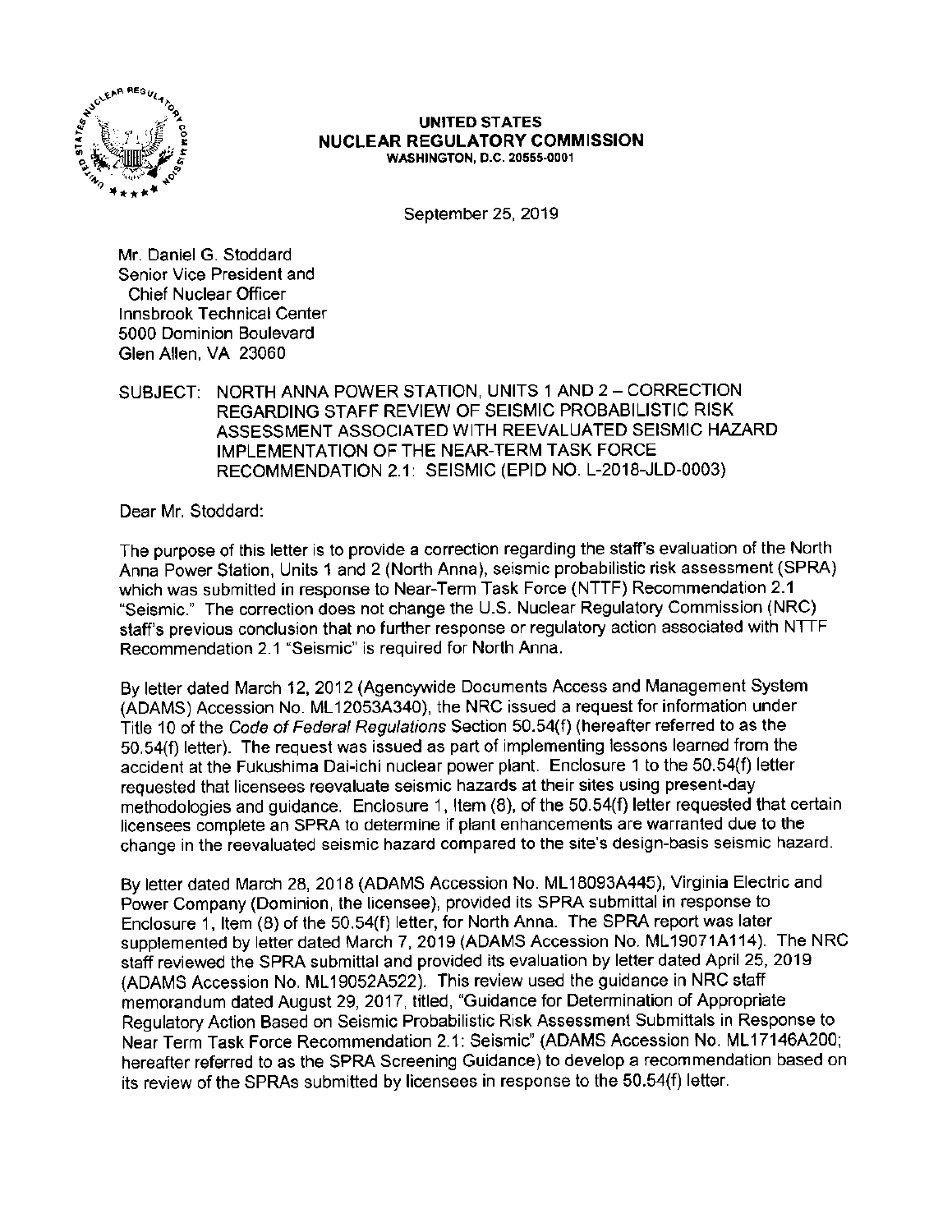During an internal self-assessment review, the staff recently uncovered an error in the spreadsheet used in the SPRA Screening Guidance to evaluate the North Anna SPRA submittal. The correction of this error results in changes to certain numerical values documented in the staff's North Anna SPRA evaluation dated April 25, 2019. The affected portion of the staffs evaluation is located on page 35 of Enclosure 1, second to last sentence of first paragraph under "Detailed Screening". A description of the original sentence and a corrected version, with changes in **bold** lettering, is as follows:

# **Original Version:**

The target RRWs based on the mean and 95th percentile SCDF and SLERF were also calculated by the NRC staff and ranged between 1.94 and 1.98 for both units.

### Corrected Version:

The target RRWs based on the mean and 95th percentile SCDF and SLERF were also calculated by the NRC staff and ranged between **1.02** and **1.19** for both units.

The staff has confirmed that the changes to the numerical values do not impact or change the NRC decision documented by the previously referenced staff evaluation dated April 25, 2019.

The NRC staff regrets any inconvenience this may have caused. If you have any questions, please contact me at (301) 415-2833 or via e-mail at Peter Bamford@nrc.gov.

Sincerely,

Peter Bamfore

Peter Bamford, Senior Project Manager Beyond-Design-Basis Management Branch Division of Licensing Projects Office of Nuclear Reactor Regulation

Docket Nos. 50-338 and 50-339

cc: Distribution via Listserv